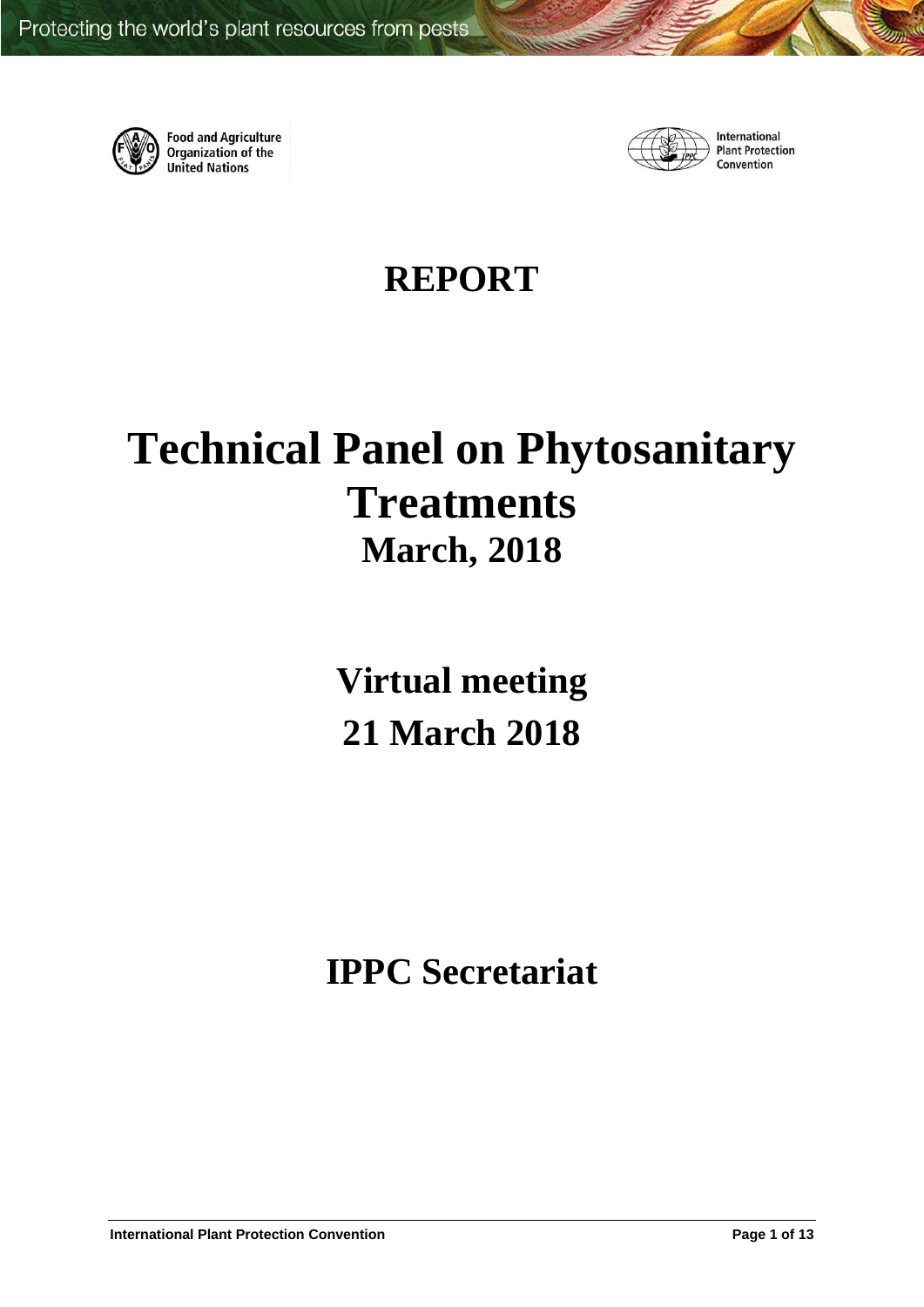The designations employed and the presentation of material in this information product do not imply the expression of any opinion whatsoever on the part of the Food and Agriculture Organization of the United Nations (FAO) concerning the legal or development status of any country, territory, city or area or of its authorities, or concerning the delimitation of its frontiers or boundaries. The mention of specific companies or products of manufacturers, whether or not these have been patented, does not imply that these have been endorsed or recommended by FAO in preference to others of a similar nature that are not mentioned.

The views expressed in this information product are those of the author(s) and do not necessarily reflect the views of FAO.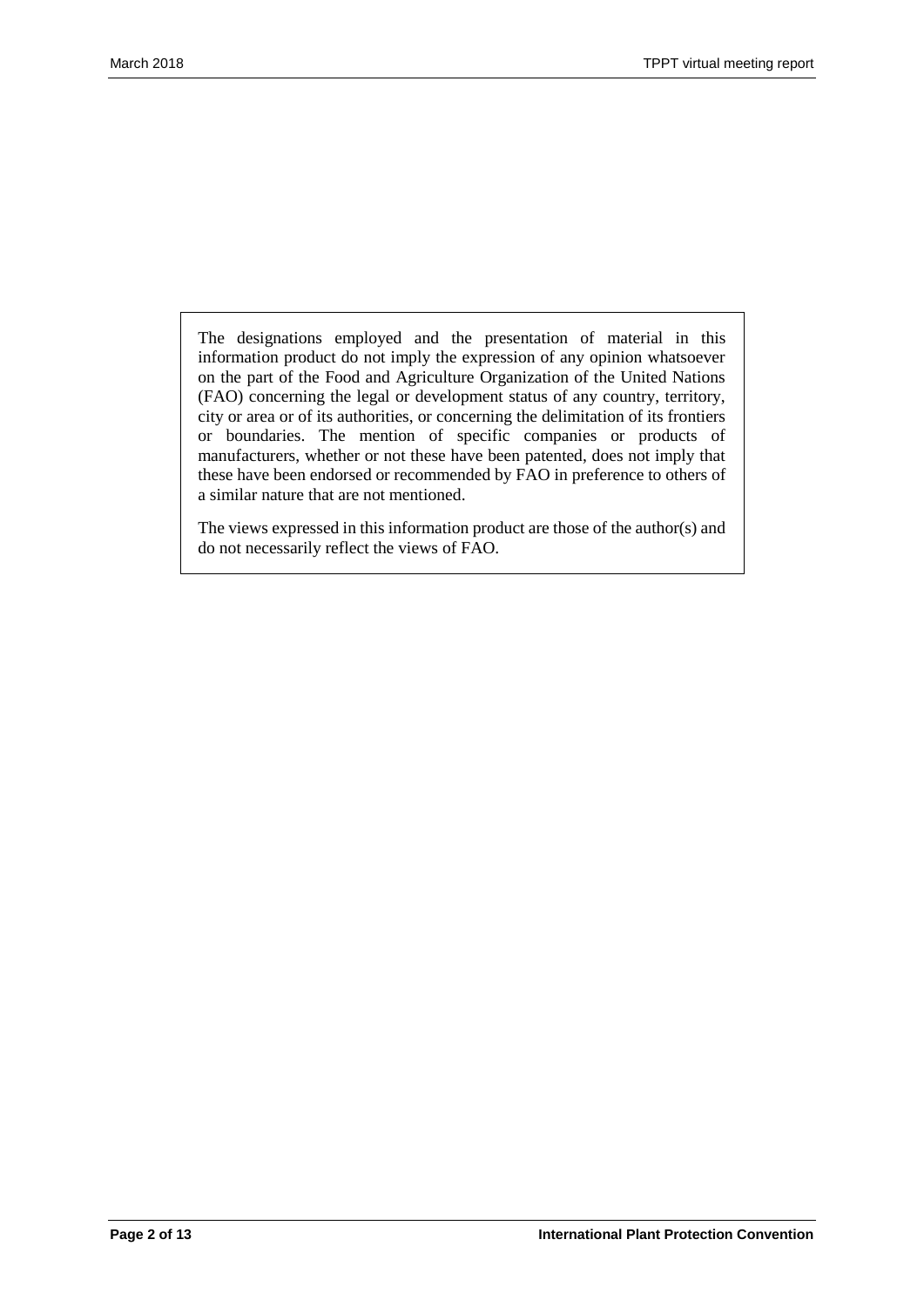# **CONTENTS**

| 1. |         |                                                                                             |  |  |
|----|---------|---------------------------------------------------------------------------------------------|--|--|
|    | $1.1\,$ |                                                                                             |  |  |
|    | 1.2     |                                                                                             |  |  |
| 2. |         |                                                                                             |  |  |
|    | 2.1     |                                                                                             |  |  |
|    | 2.2     | Irradiation treatment for <i>Hypothenemus hampei</i> on coffee berries (2017-020) 5         |  |  |
|    | 2.3     | Irradiation treatment for <i>Frankliniella occidentalis</i> on all fresh commodities (2017- |  |  |
|    | 2.4     | Hydrogen cyanide fumigation treatment for <i>Ditylenchus dipsaci</i> in seed bulbs of       |  |  |
|    | 2.5     | Hydrogen cyanide fumigation treatment for rodents, insects and mites in containers          |  |  |
|    | 2.6     |                                                                                             |  |  |
|    | 2.7     | Phytosanitary irradiation treatment of fresh commodities against Liriomyza sativa,          |  |  |
| 3. |         |                                                                                             |  |  |
| 4. |         |                                                                                             |  |  |
|    |         |                                                                                             |  |  |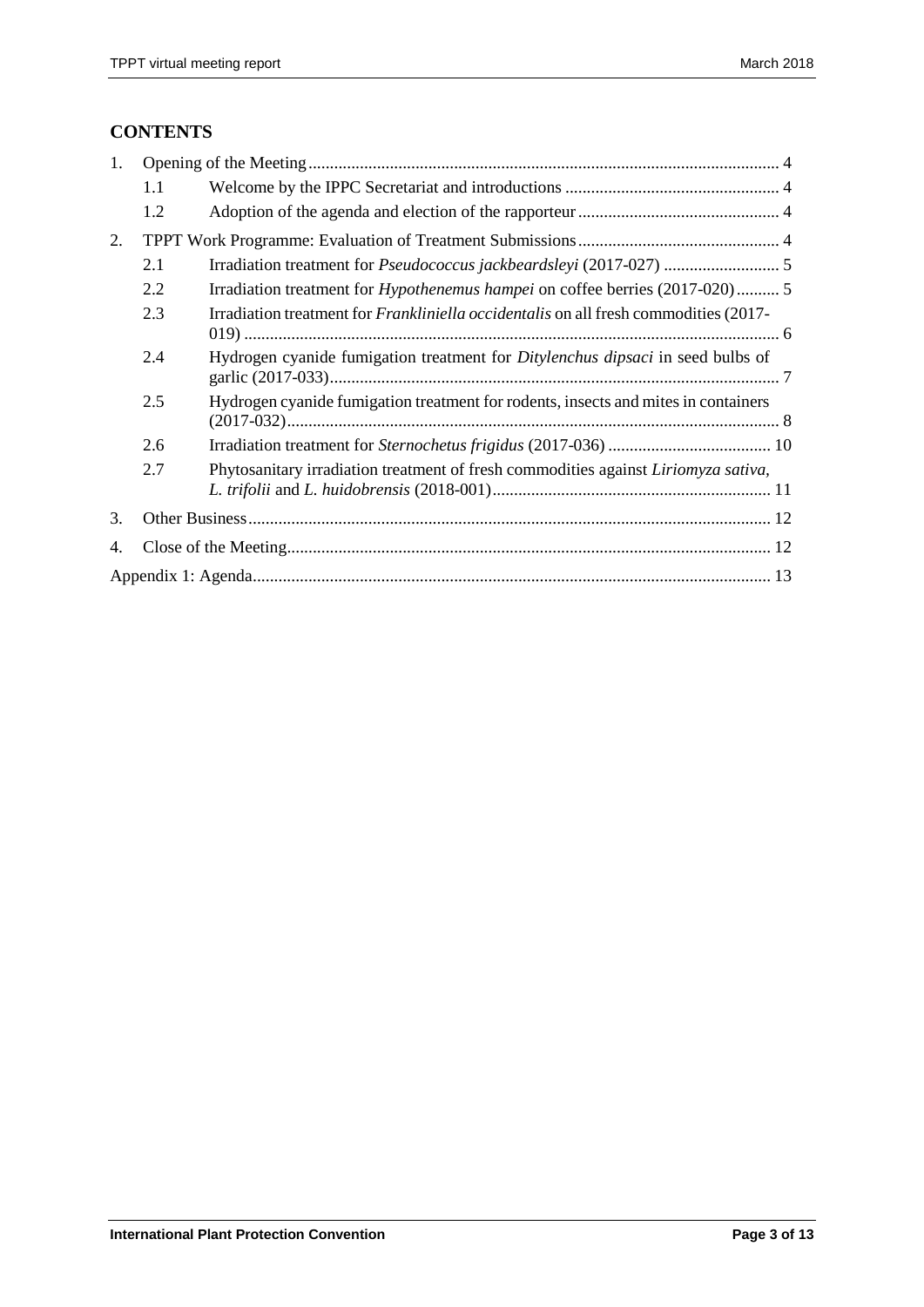# <span id="page-3-0"></span>**1. Opening of the Meeting**

### <span id="page-3-1"></span>**1.1 Welcome by the IPPC Secretariat and introductions**

- *[1]* The International Plant Protection Convention (IPPC) Secretariat (hereafter referred to as "Secretariat") lead for Technical Panel on Phytosanitary Treatments (TPPT) chaired the meeting and welcomed the following participants:
	- 1. Mr David OPATOWSKI (TPPT Steward)
	- 2. Mr Glenn BOWMAN (Australia)
	- 3. Mr Toshiyuki DOHINO (Japan)
	- 4. Mr Michael ORMSBY (New Zealand)
	- 5. Mr Scott MYERS (USA)
	- 6. Mr Andrew PARKER (International Atomic Energy Agency)
	- 7. Mr Matthew SMYTH (Australia)
	- 8. Mr Yuejin WANG (China)
	- 9. Mr Eduardo WILLINK (Argentina)
	- 10. Mr Daojian YU (China)
	- 11. Mr Guy HALLMAN (Invited expert)
	- 12. Ms Adriana G. MOREIRA (IPPC Secretariat, lead)
	- 13. Ms Janka KISS (IPPC Secretariat, support)
- *[2]* The full list of TPPT members and their contact details can be found on the International Phytosanitary Portal  $(IPP)^1$ .

#### <span id="page-3-2"></span>**1.2 Adoption of the agenda and election of the rapporteur**

- *[3]* The Secretariat introduced the agenda and it was adopted as presented in Appendix 1 to this report.
- *[4]* Mr Michael ORMSBY was elected as the Rapporteur.

# <span id="page-3-3"></span>**2. TPPT Work Programme: Evaluation of Treatment Submissions**

- *[5]* The Secretariat informed the TPPT that one additional treatment submission had been received in response to the Call for phytosanitary treatments, this being from Turkey on the Irradiation treatment of fresh commodities against *Liriomyza sativa*, *L. trifolii* and *L. huidobrensis* (2018-001).
- [6] All the submissions and the non-confidential supporting documents are publicly available on the IPP<sup>2</sup>.
- *[7]* The List of submitted treatments<sup>3</sup> was presented to the TPPT, and the Secretariat explained that it had been updated with the recent submissions. Mr Andrew PARKER was selected as the Lead for the Phytosanitary irradiation treatment of fresh commodities against *Liriomyza sativa*, *L. trifolii* and *L. huidobrensis* (2018-001), as he generously volunteered.
- *[8]* The Secretariat explained that almost all phytosanitary treatment submissions received to date had been evaluated by the assigned Leads. After this meeting all submissions will have been reviewed by the TPPT with the exception of two. The remaining two are the CATTS (Controlled Atmosphere/Temperature Treatment System) treatments against codling moth (*Cydia pomonella*) and western cherry fruit fly (*Rhagoletis indifferens*) in cherry (2017-037) and the CATTS (Controlled Atmosphere/Temperature Treatment System) treatments against codling moth (*Cydia pomonella*) and oriental fruit moth (*Grapholita molesta*) in apple (2017-038). The plan is to evaluate and review these submissions during the next face-to-face meeting of the TPPT.

l

<sup>1</sup>TPPT membership list:<https://www.ippc.int/en/publications/81655/>

<sup>&</sup>lt;sup>2</sup> Calls for treatments:<https://www.ippc.int/en/core-activities/standards-setting/calls-treatments/>

<sup>3</sup> 03\_TPPT\_2018\_Mar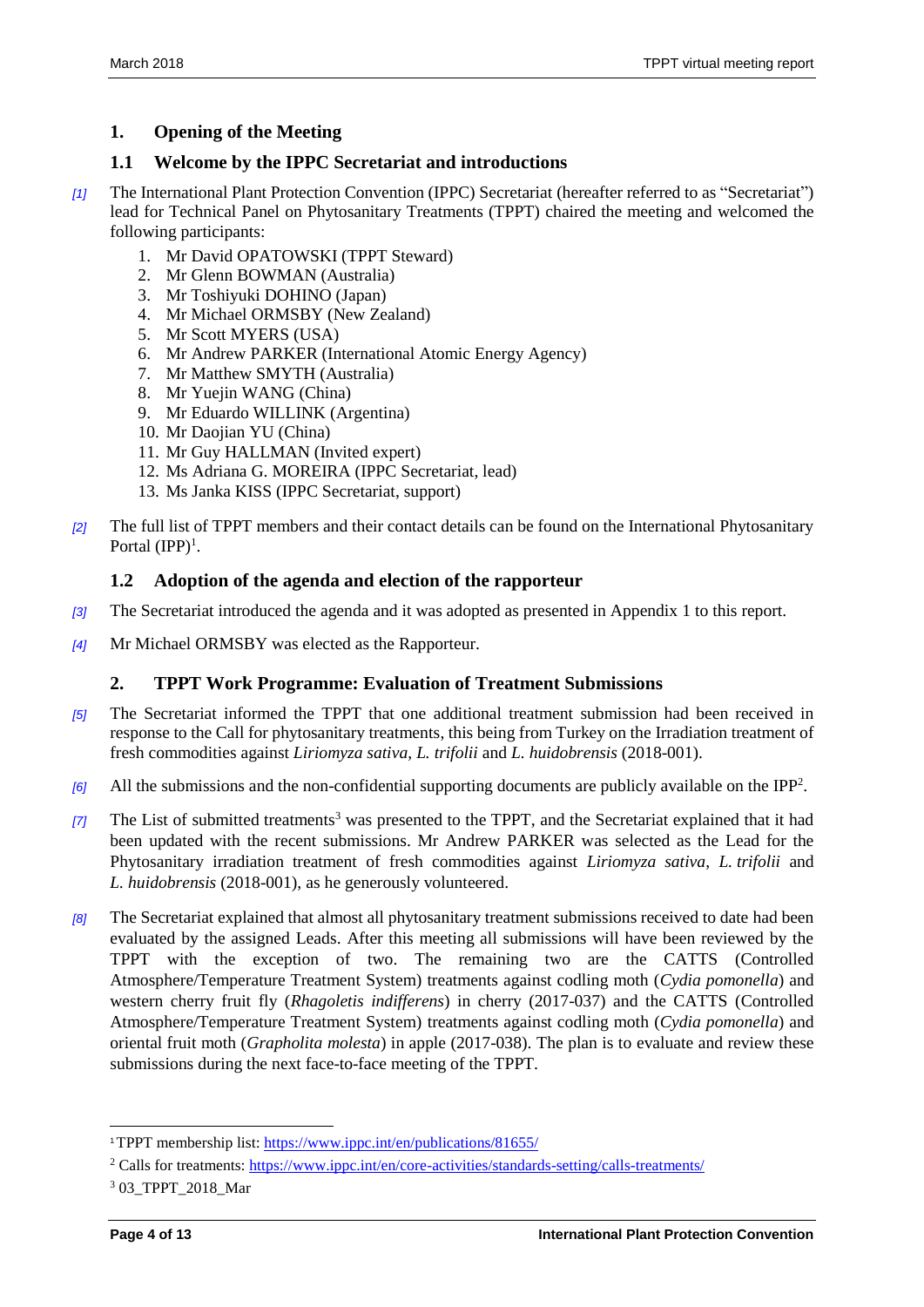#### <span id="page-4-0"></span>**2.1 Irradiation treatment for** *Pseudococcus jackbeardsleyi* **(2017-027)**

- *[9]* The Lead for the submission, Mr Andrew PARKER, introduced the Checklist for evaluating treatment submissions and Prioritization score sheet<sup>4</sup> for the Irradiation treatment for *Pseudococcus jackbeardsleyi* (2017-027).
- *[10]* The proposed treatment schedule is a minimum absorbed dose of 166 Gy to prevent F1 development past the second instar in *Pseudococcus jackbeardsleyi*.
- *[11]* There is 95% confidence that the treatment according to this schedule prevents F1 development past the second instar for eggs of not less than 99.9982% of adults of *Pseudococcus jackbeardsleyi*.
- *[12]* The proposal is generally well presented and includes the relevant data and efficacy calculations, with the exception of the method for calculating the number of treated insects, which is missing. Species identification methodology and retention of voucher specimens should also be clarified.
- [13] Three publications support the proposed treatment<sup>5</sup>. There is neither analysis of the potential cost of treatment nor of the potential cost of an infestation.
- *[14]* One member queried about the target regulated article, and whether ornamental plants could be included in the scope of this treatment. It was highlighted that the submission specifies the target regulated articles as being "all fruit and vegetables that are hosts of *Pseudococcus jackbeardsleyi*". The TPPT discussed whether research done on fruits and vegetables would apply to ornamental plants, and that proper justification would be needed to expand the scope. The TPPT decided to further consider the issue of the regulated article once the treatment is added to the work programme.
- *[15]* The TPPT agreed to recommend the submission to the Standards Committee (SC) for addition to the work programme, and to ask the submitter to provide more information on the method of calculating the number of treated insects and to clarify species identification and the retention of voucher specimens.
- *[16]* The TPPT:
	- (1) *recommended* the "Irradiation treatment for *Pseudococcus jackbeardsleyi* (2017-027)" to the Standards Committee (SC) for inclusion in the *List of topics for IPPC standards* (i.e. for inclusion in the TPPT work programme), with priority 3 and Mr Andrew PARKER as the Treatment Lead, so that the TPPT can better assess the information from the submitter
	- (2) *asked* the submitter to provide the method of calculating the number of treated insects and clarify the methodology for species identification and retention of voucher specimens.

#### <span id="page-4-1"></span>**2.2 Irradiation treatment for** *Hypothenemus hampei* **on coffee berries (2017-020)**

*[17]* The Lead for the submission, Mr Glenn BOWMAN, introduced the Checklist for evaluating treatment submissions and Prioritization score sheet<sup>6</sup> for the Irradiation treatment for *Hypothenemus hampei* on coffee berries (2017-020).

 $\overline{a}$ 

<sup>6</sup> 05\_TPPT\_2018\_Mar

<sup>4</sup> 04\_TPPT\_2018\_Mar

<sup>5</sup> Guoping, Z., Ying, S., Qing, Y., Lang, X., Bo, L., Yuejin, W. & Qiaoling, W. 2016. Phytosanitary irradiation of Jack Beardsley mealybug (Hemiptera: Pseudococcidae) females on rambutan (Sapindales: Sapindaceae) fruits. *Florida Entomologist*, 99 (Special issue 2): 114–120.

Hofmeyr, H., Doan, T.T., Indarwatmi, M., Seth, R. & Zhan, G. 2016. Development of a generic radiation dose for the postharvest phytosanitary treatment of mealybug species (Hemiptera: Pseudococcidae). *Florida Entomologist*, 99 (Special issue 2): 191–196.

Ying, S., Lili, R., Yongjie, L., Yuejin, W., Yi, J., Qiaolin, W. & Guoping, Z. 2013. [The primary results of the impact on the development and reproduction of Jack Beardsley mealybug irradiated with Colbot-60 gamma rays.] *Plant Quarantine*, 27(6): 51–55 (in Chinese with English abstracts).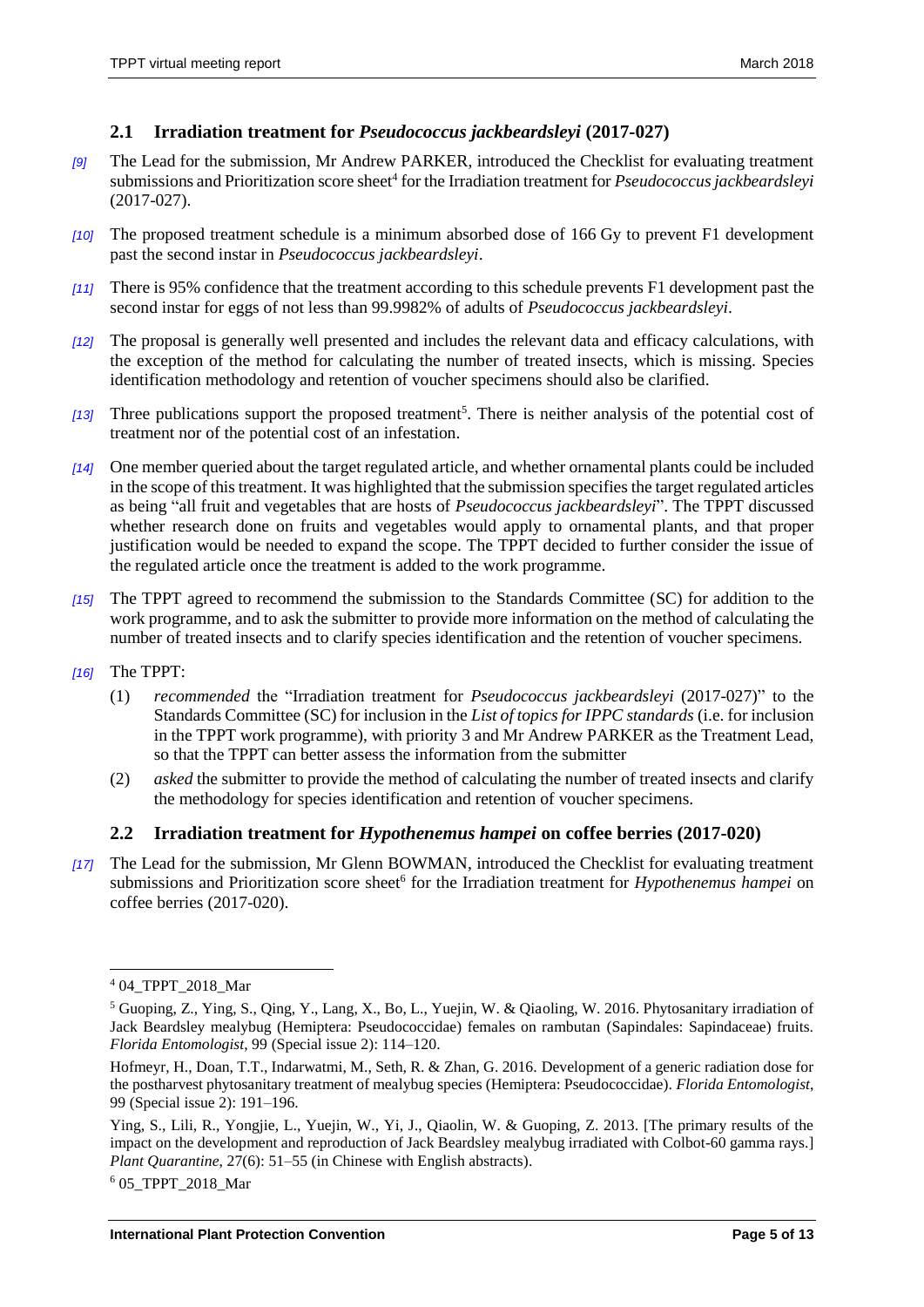- *[18]* The proposed treatment schedule is a minimum absorbed dose of 100 Gy to prevent the emergence of *Hypothenemus hampei* (coffee berry borer).
- *[19]* There is 48% confidence that the treatment according to this schedule prevents emergence in not less than 99.99% of adults of *Hypothenemus hampei*. This was calculated from 6 598 treated adults which laid a total of 39 eggs, none of which hatched (100% sterility).
- *[20]* The data sheet provided along with the submission is the only supporting information and it contains limited information that is open to interpretation. The confidence level reported in the submission is quite low, and the data available to support the proposed treatment are very limited.
- *[21]* The TPPT discussed the submission and recognized the importance of the pest due to its cryptic nature and the difficulty in controlling it.
- *[22]* The Lead explained that the trials were conducted using adult specimens, and the most tolerant life stage of the pest was not determined. The reason for choosing the particular doses used in the trial is unclear, and the TPPT wondered why higher doses were not considered. The TPPT suggested that 125 Gy should be tested.
- *[23]* According to the submission, after the treatment a "fresh diet" was fed to the adult *Hypothenemus hampei* but no further information is provided on what the diet was. The Lead assumed that the adults after the treatment were observed for three weeks and not three months as indicated in the supporting documentation. The TPPT was concerned whether three weeks would be enough to see if the treated adults reproduce, especially as the control population did not seem to reproduce well either.
- *[24]* The TPPT acknowledged the usefulness of such treatment, but did not recommend it for the work programme. However, the TPPT strongly encourages the submitter to resubmit this treatment at a later stage once the test results are published, more results are obtained at other irradiation doses, the tests to determine the most resistant life stage are conducted, and information on dosimetry is provided.
- *[25]* The TPPT:
	- (3) *recommended* to the Standards Committee (SC) that the "Irradiation treatment for *Hypothenemus hampei* on coffee berries (2017-020)" not be included in the *List of topics for IPPC standards* (i.e. not be included in the TPPT work programme), as significantly more testing is required.

#### <span id="page-5-0"></span>**2.3 Irradiation treatment for** *Frankliniella occidentalis* **on all fresh commodities (2017- 019)**

- *[26]* The Lead for the submission, Mr Toshiyuki DOHINO, introduced the Checklist for evaluating treatment submissions and Prioritization score sheet<sup>7</sup> for the Irradiation treatment for *Frankliniella occidentalis* on all fresh commodities (2017-019).
- *[27]* The proposed treatment schedule is a minimum absorbed dose of 250 Gy to prevent reproduction in adults of *Frankliniella occidentalis.* The schedule is supported by some unpublished data submitted along with the treatment, but the details of the experiment were not described in this paper.
- *[28]* The tests on which the schedule is based were conducted in Hawaii (dose–response test, large-scale test with adults of *Frankliniella occidentalis*) and in Australia (large-scale tests with mixed-age *Frankliniella occidentalis* or adults).
- *[29]* The reported efficacy is 99.99% with a confidence level of approximately 56%, from more than 8 800 treated insects (5 025 adults, and another 3 800 mixed-age thrips), with no reproduction to the F1 larval stage (according to the unpublished tables in the manuscript attached to the submission).

 $\overline{a}$ 

<sup>7</sup> 06\_TPPT\_2018\_Mar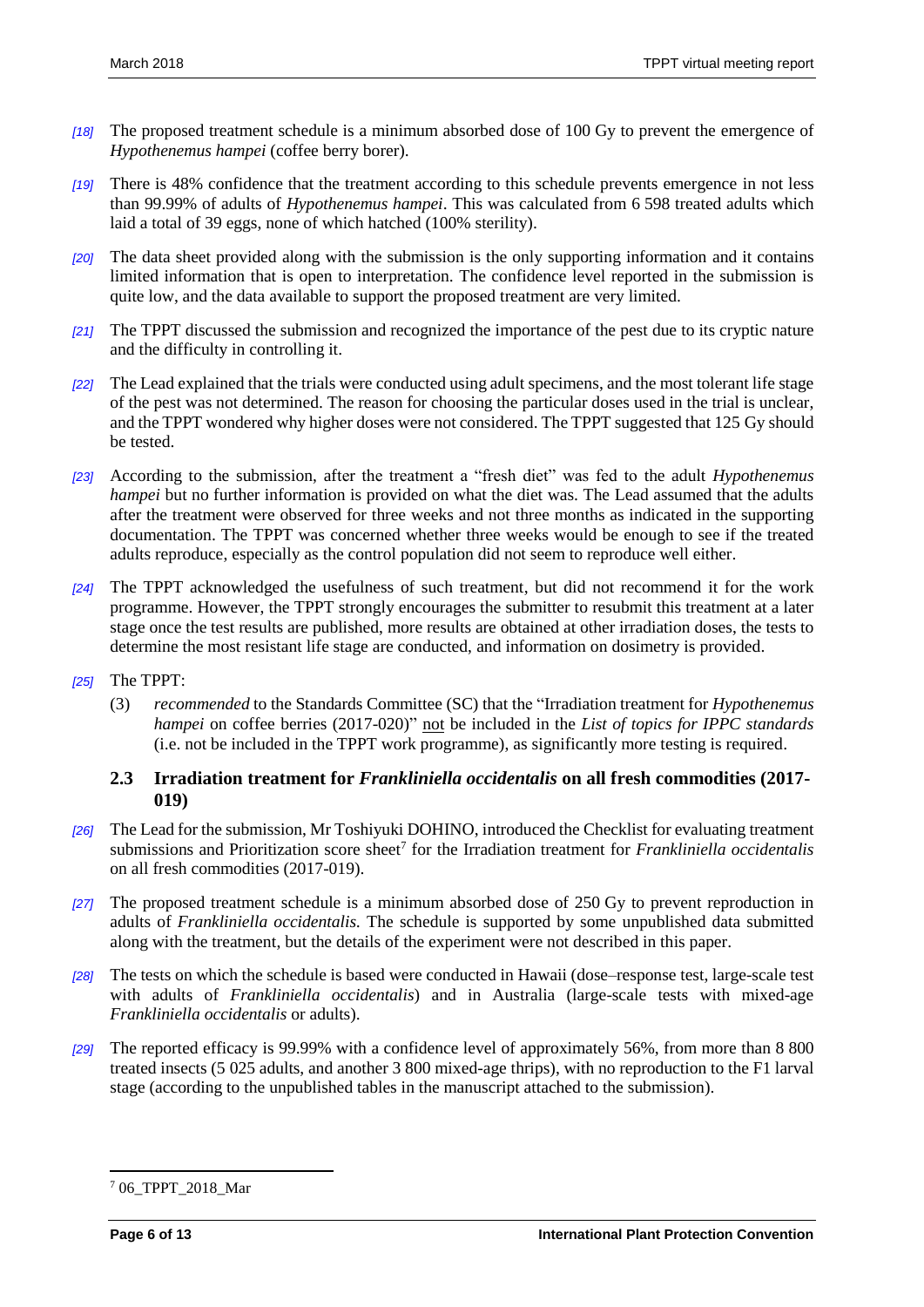- *[30]* The TPPT discussed the efficacy, as the confidence level is relatively low. The TPPT clarified that the efficacy would need to be recalculated based on the available studies.
- *[31]* The treatment Lead considered that even though the submission specifies the target regulated article as "fresh fruit and vegetables", all fresh commodities should be considered, including for example fresh flowers that are often infested by *Frankliniella occidentalis*.
- *[32]* According to the submission form, the researchers considered the adult as the most tolerant life stage of the pest, and used natural infestation in their studies. The 250 Gy irradiation treatment resulted in no offspring in three weeks after treatment. The TPPT was concerned that three weeks might be too short a time period to determine the outcome of such a treatment.
- *[33]* The TPPT decided to request information from the submitter to clarify the above issues, to explain more about how the study was conducted and how the efficacy was calculated, and to provide the published papers.
- *[34]* Some TPPT members suggested the use of sources other than the submission, for example an Australian study in which they participated that is not yet published.
- *[35]* The TPPT:
	- (4) *recommended* the "Irradiation treatment for *Frankliniella occidentalis* on all fresh commodities (2017-019)" to the Standards Committee (SC) for inclusion in the *List of topics for IPPC standards* (i.e. for inclusion in the TPPT work programme), with priority 3 and Mr Toshiyuki DOHINO as the Treatment Lead, so that the TPPT can better assess the information from the submitter
	- (5) *asked* the submitter to provide the unpublished study in order to evaluate its efficacy.

#### <span id="page-6-0"></span>**2.4 Hydrogen cyanide fumigation treatment for** *Ditylenchus dipsaci* **in seed bulbs of garlic (2017-033)**

- *[36]* The Lead for the submission, Mr Matthew SMYTH, introduced the Checklist for evaluating treatment submissions and Prioritization score sheet<sup>8</sup> for the Hydrogen cyanide fumigation treatment for *Ditylenchus dipsaci* in seed bulbs of garlic (2017-033).
- *[37]* The proposed schedule of hydrogen cyanide (HCN) fumigation is 20 grams m-3 for 12, 18 or 24 hours at 24 °C. No chamber load was specified. Of 40 220 nematodes treated there were 162 survivors in the 24-hour schedule. The effective dose was not stated.
- [38] The submission was supported by one reference<sup>9</sup> supplied along with the submission.
- *[39]* The application has been submitted to show that HCN shows promise as a fumigant for *Ditylenchus dipsaci* associated with garlic bulbs for planting. Technical issues that require resolution include the following:
	- The level of replication (number of separate fumigations) needs to be clarified, together with the number of garlic bulbs tested (number per variety per fumigation).
	- The number of individual life stages tested is not clear from the material presented. A summary of the level of infestation for each variety per fumigation would provide clarity to confirm the number of individuals treated. This would help in any further review (and analysis by the applicant) to identify the efficacy and confidence level achieved.
	- The most tolerant life stage has not been identified. It is noted that garlic bulbs naturally infested with *Ditylenchus dipsaci* were used in the fumigation trials, which may have resulted in all life stages being treated*.* However, without confirmation of the life stages present and the

l

<sup>8</sup> 07\_TPPT\_2018\_Mar

<sup>9</sup> Zouhar, M., Douda, O., Dlouhý, M., Lišková, J., Maňasová, M. & Stejskal, V. 2016. Using of hydrogen cyanide against *Ditylenchus dipsaci* nematode present on garlic. *Plant, Soil and Environment*, 62: 184–188.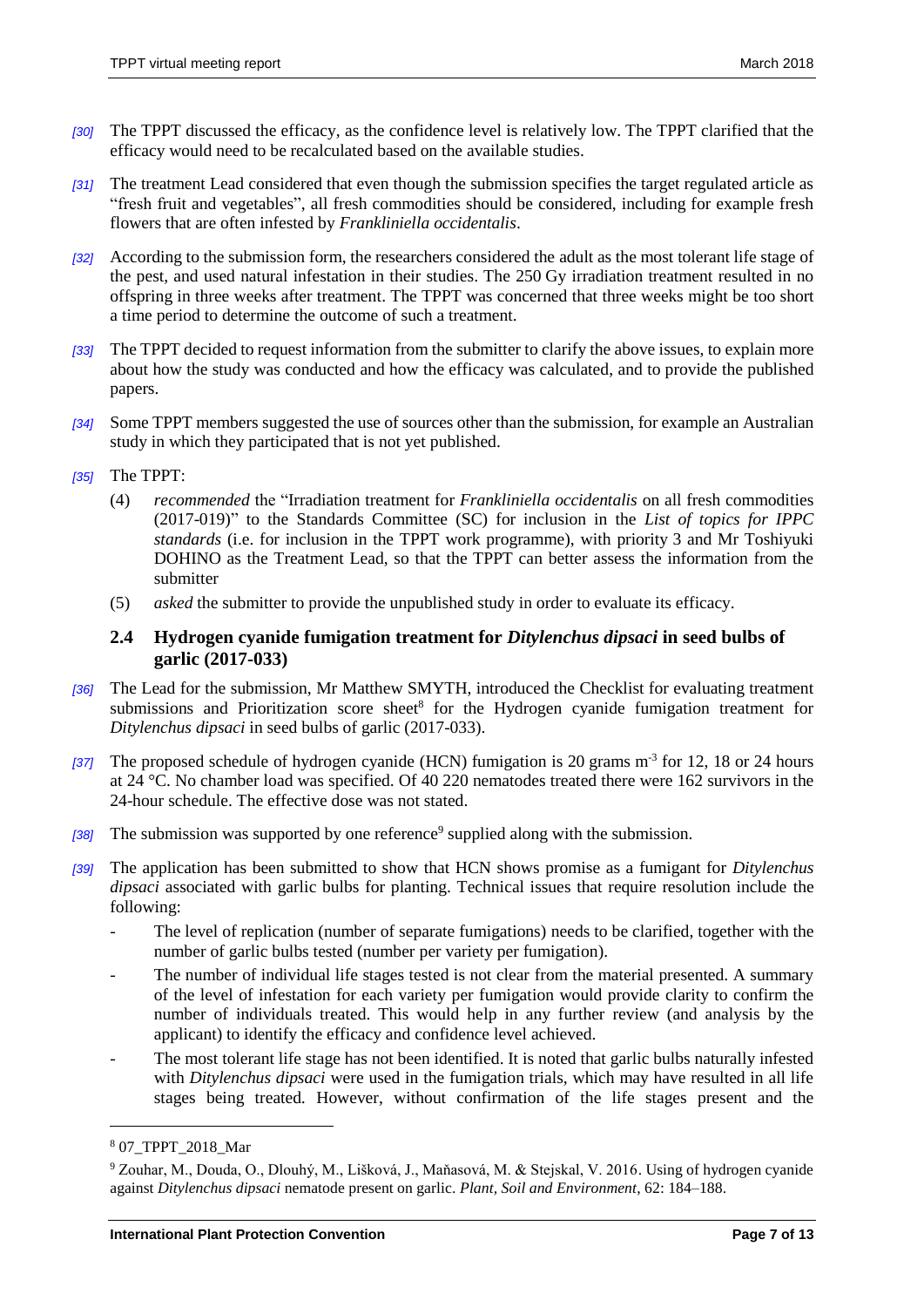identification of the most tolerant life stage, the efficacy presented has not been confirmed*.* For example, the fourth stage juvenile is known as a survival stage; it can enter a state of cryptobiosis (metabolic inactivity) and survive for some years under adverse conditions. Dormant *Ditylenchus dipsaci* may be more tolerant of HCN and it is not clear whether *Ditylenchus dipsaci* in this state are associated with garlic bulbs for planting*.*

- Laboratory efficacy trials did not replicate commercial fumigations as no packaging, which may affect sorption and the concentration–time product (CT), was used. The trial did not identify the chamber load (amount of garlic estimated in the fumigation chamber) used. Chamber load is known to affect fumigant concentration in chamber head space, and HCN is well known to have a high sorption factor (Bond, 1984). Chamber load is therefore considered a critical factor that needs to be controlled to verify HCN efficacy under commercial fumigations.
- A large number of individuals survived the most stringent schedule tested ( $n = 162$ ). The proposed treatment is to manage a pest directly associated with host planting material. Although the treatment may be effective at reducing the commercial impact of the target pest, the level of survival would almost certainly result in the successful establishment of *Ditylenchus dipsaci*  where the pest is currently absent*.* Continued survival of *Ditylenchus dipsaci* after treatment could lead to HCN resistance.
- *[40]* The proposed treatment is for planting material. The experiments demonstrated that HCN negatively impacted on garlic bulb plant growth with only two of the nine cultivars unaffected after a 24-hour fumigation (five of the varieties tested failed to sprout after a 24-hour fumigation). More stringent schedules (e.g. higher CT) to increase treatment efficacy on *Ditylenchus dipsaci* are also likely to further reduce plant growth based on the evidence presented*.* This information brings into question whether HCN, even if considered an effective pest treatment, would be adopted in commercial garlic propagation.
- *[41]* The TPP agreed that, considering the issues mentioned above, they would not recommend the treatment proposal for the work programme.
- *[42]* The TPPT:
	- (6) *recommended* to the Standards Committee (SC) that the "Hydrogen cyanide fumigation treatment for *Ditylenchus dipsaci* in seed bulbs of garlic (2017-033)" not be included in the *List of topics for IPPC standards* (i.e. not be included in the TPPT work programme).

#### <span id="page-7-0"></span>**2.5 Hydrogen cyanide fumigation treatment for rodents, insects and mites in containers (2017-032)**

- *[43]* The Lead for the submission, Mr Matthew SMYTH, introduced the Checklist for evaluating treatment submissions and Prioritization score sheet<sup>10</sup> for the Hydrogen cyanide fumigation treatment for rodents, insects and mites in containers (2017-032).
- [44] The submitter proposed to use HCN at 10 grams m<sup>-3</sup> for 24 hours. The schedule temperature was not stated. The submission was supported by commercial in-confidence material supplied by the applicant.
- *[45]* The target regulated article was also not specified, but the trial supporting the treatment used empty containers (buildings).
- *[46]* The target pests are as follows:
	- rodents:
		- *Rattus norvegicus* Norway rat
		- *Rattus rattus* black rat
		- *Mus musculus* house mouse

 $\overline{a}$ 

<sup>&</sup>lt;sup>10</sup> 08 TPPT 2018 Mar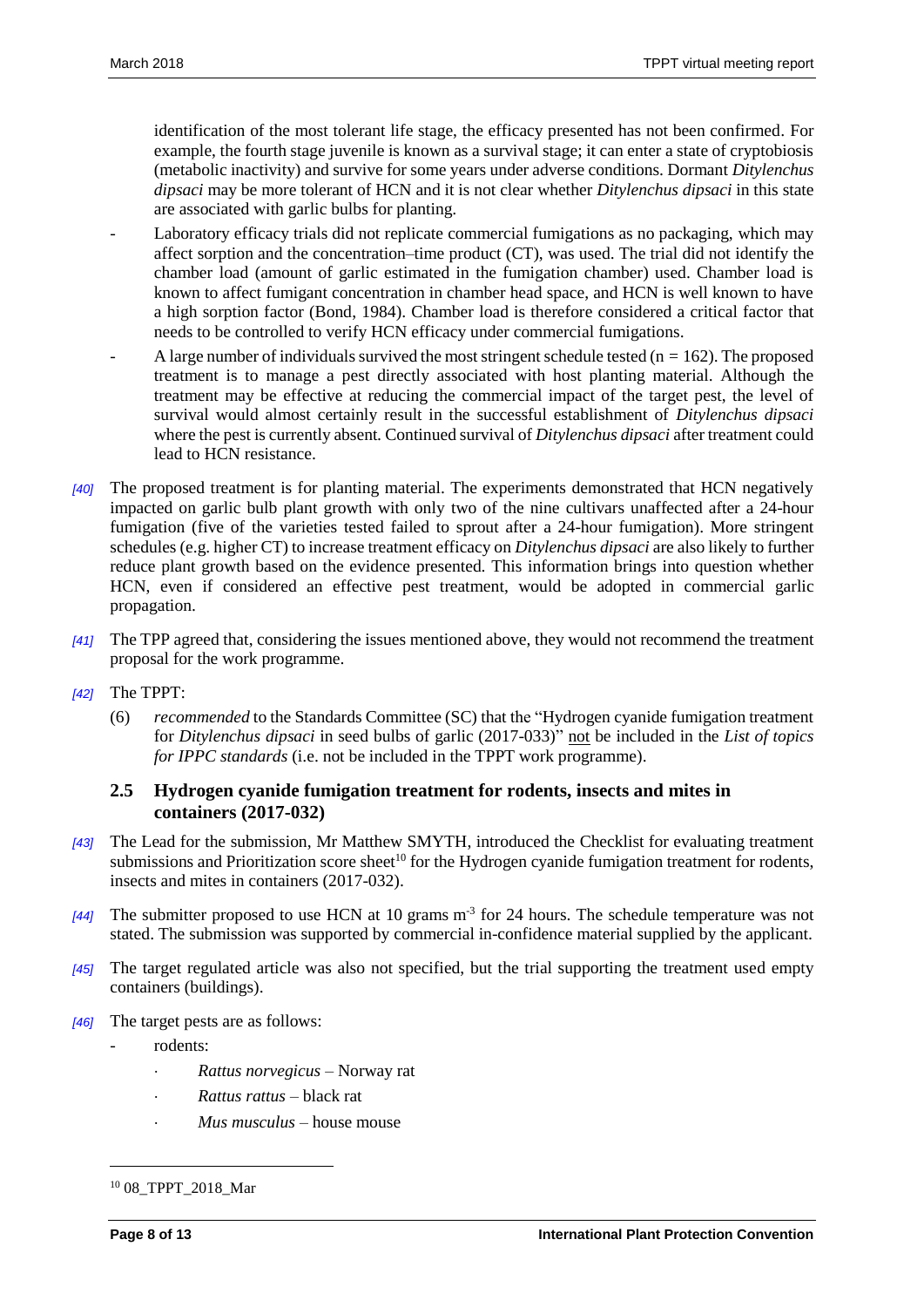- insects<sup>-</sup>
	- *Blattella germanica* German cockroach
	- *Tribolium confusum* confused flour beetle
	- *Tribolium castaneum* red flour beetle
	- *Oryzaephilus surinamensis* saw toothed grain beetle
	- *Plodia interpunctella* Indian meal moth
	- *Ephestia kuehniella* Mediterranean flour moth
	- mites:
		- *Acarus siro* flour mite
		- *Lepidoglyphus destructor* storage mite
		- *Tyrophagus putrescentiae* cheese mite.
- *[47]* According to the submission, HCN shows promise as an alternative fumigant for common pests associated with flour mills. The TPPT appreciates the scale of the work undertaken to support the efficacy of HCN on pests in buildings. However, the data presented in the application do not clearly identify the actual number of individual pests treated in large-scale commercial fumigations. Technical issues that require resolution include the following:
	- There is little to no information provided on the culturing of tested pests and how this may affect treatment efficacy.
	- There was little or no replication in the large-scale confirmatory tests ( $n = 1$  or 2 for mites and insects;  $n = 1$  for rodents). However, it is noted that several independent buildings were fumigated, this providing information on fumigant distribution and concentration in a variety of structures. The structures fumigated and the test pests treated within a particular structure are not clear, however, and so actual HCN concentrations measured in individual buildings are not linked to mortality of tested pests (as presented in the application).
	- The number of individual life stages tested is not clear from the material presented. A summary document would provide clarity and help in any further review (and analysis by the applicant) to identify the efficacy and confidence level achieved.
	- In the commercial trials, the distribution of pests tested (mites and insects) through the buildings per floor is noted and supported. However, monitoring of HCN demonstrated a significant variation in concentration and CT throughout the buildings fumigated, including within an individual floor. Based on the information present, pests were positioned at one location on an individual floor. A wider distribution of test pests within an individual floor would need to be tested to allow for variation in fumigant concentration which could result in lower levels of mortality where HCN is lower.
	- A treatment temperature has not been identified or stated by the applicant as part of the treatment schedule. Based on monitoring across insect and mite pests, a mean maximum temperature could be identified to apply to all species tested. For example, a maximum mean temperature of 23.9 °C was recorded on one floor during commercial fumigation for *Ephestia kuehniella*; this was the highest reported mean temperature across the pests tested.
- *[48]* The TPPT agreed that, considering the issues mentioned above, they would not recommend the treatment proposal for the work programme.
- *[49]* The TPPT:
	- (7) *recommended* to the Standards Committee (SC) that the "Hydrogen cyanide fumigation treatment for rodents, insects and mites in containers (2017-032)" not be included in the *List of topics for IPPC standards* (i.e. not be included in the TPPT work programme).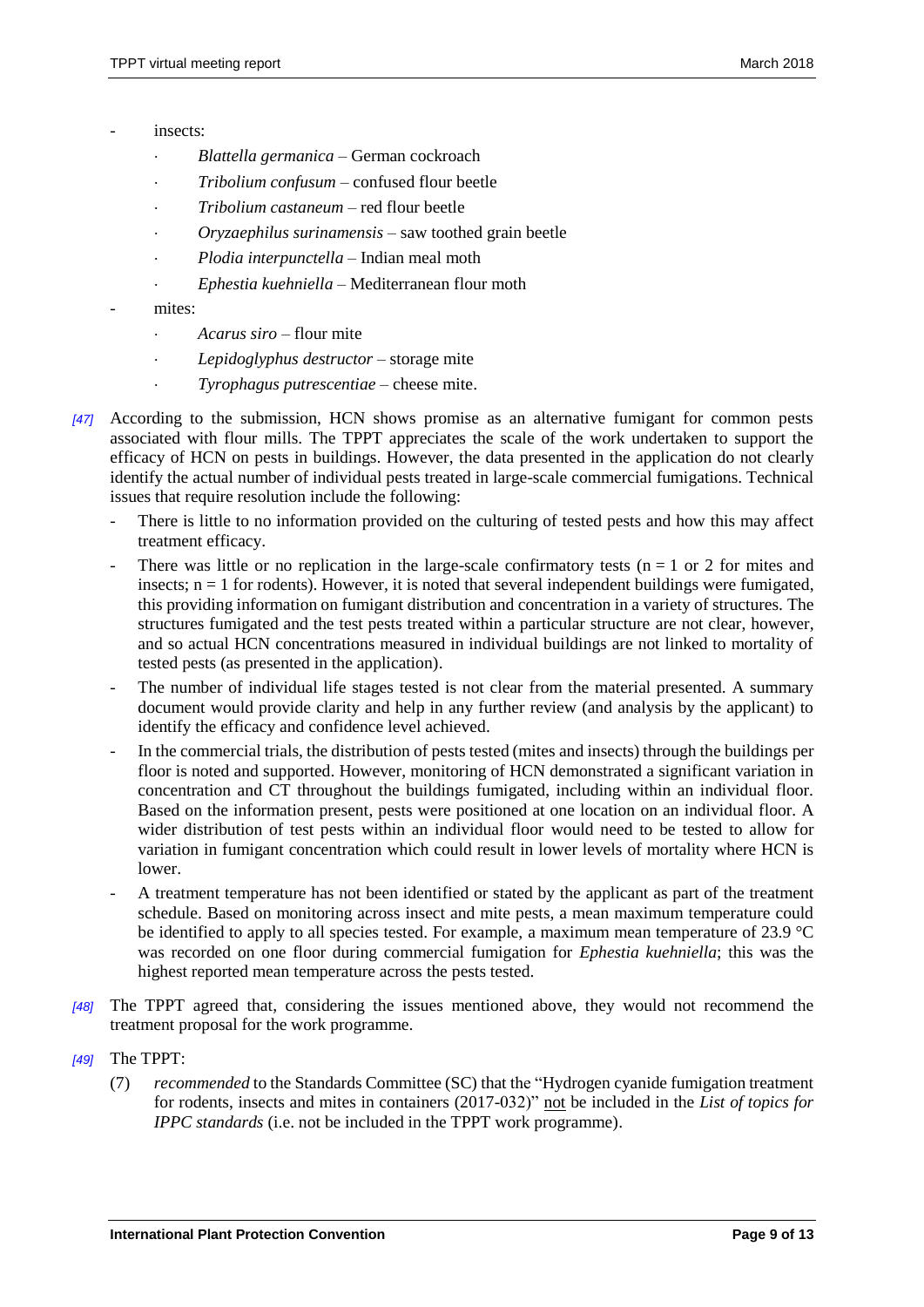#### <span id="page-9-0"></span>**2.6 Irradiation treatment for** *Sternochetus frigidus* **(2017-036)**

- *[50]* The Lead for the submission, Mr Andrew PARKER, introduced the Checklist for evaluating treatment submissions and Prioritization score sheet<sup>11</sup> for the Irradiation treatment for *Sternochetus frigidus* (2017-036).
- *[51]* The submitter proposed a minimum absorbed dose of 164 Gy to prevent oviposition in 99.99% of adult *S. frigidus* at the 95% level of confidence. The proposed dose would also be suitable to control for Tephritidae fruit flies as it is above the generic 150 Gy minimum absorbed dose (ISPM 28 (*Phytosanitary treatments for regulated pests*) PT 7 (Irradiation treatment for fruit flies of the family Tephritidae (generic)).
- [52] The submission is supported by five references<sup>12</sup>. The target regulated articles are specified as "all fruits" and vegetables that are hosts of *Sternochetus frigidus*". As the most common host is mango, the submission therefore presents a treatment that would be useful in relation to the trade in mangoes. The relatively low level of efficacy is explained in the main reference, but inconsistencies in the data in this paper need to be clarified.
- *[53]* Firstly, the efficacy data are misstated in the proposal. According to the data in the original paper the efficacy was 99.934% inhibition of oviposition at the 95% confidence level by 164 Gy (in the paper this is expressed as 99.99% inhibition of oviposition at the 36.6% level of confidence) and 99.797% inhibition of egg hatch from irradiated adults at the 95% level of confidence.
- *[54]* Secondly, there is an inconsistency in the original paper over the number of individual weevils used. For the 150 Gy confirmatory test three batches of 1 100 mangoes were irradiated, with 100 of these being a check sample. In the remaining 1 000 mangoes it is stated that 49.7% of fruit were infected with two weevils per fruit with a male:female ratio of 51:49. This gives approximately 500 females per replicate and a total of 1 500 females in the three replicates, not 4 549 females as in Table 1 of Obra *et al.* (2014). A similar inconsistency occurs in the 100 Gy trial.
- *[55]* The TPPT agreed to recommend the submission for the TPPT work programme and to ask the submitter to clarify the issues mentioned above.
- *[56]* The TPPT:

 $\overline{a}$ 

(8) *recommended* the "Irradiation treatment for *Sternochetus frigidus* (2017-036)" to the Standards Committee (SC) for inclusion in the *List of topics for IPPC standards* (i.e. for inclusion in the TPPT work programme), with priority 2 and Mr Andrew PARKER as the Treatment Lead, so that the TPPT can better assess the information from the submitter

<sup>11</sup> 09\_TPPT\_2018\_Mar

<sup>&</sup>lt;sup>12</sup> Hallman, G.J., Levang-Brilz, N.M. Zettler, J.L. & Winborne, I.C. 2010. Factors affecting ionizing radiation phytosanitary treatments, and implications for research and generic treatments. *Journal of Economic Entomology*, 103(6): 1950–1963.

Lorenzana, L.R.J. & Obra, G.B. 2013. Mass rearing technique for mango pulp weevil, *Sternochetus frigidus* (Fabr.) (Coleoptera: Curculionidae). *Journal of ISSASS (International Society for Southeast Asian Agricultural Sciences)*, 19(2): 75–81.

Lorenzana, L.R.J. & Obra, G.B. 2016. A protocol for transport of mango pulp weevil, *Sternochetus frigidus* (Fabricius.) (Coleoptera: Curculionidae) in the Philippines. *Journal of ISSASS (International Society for Southeast Asian Agricultural Sciences)*, 22(2): 91–97.

Obra, G.B., Resilva, S.S., Follett, P.A. & Lorenzana, L.R.J. 2014. Large-scale confirmatory tests of phytosanitary irradiation treatment against *Sternochetus frigidus* (F.) in Philippine super mango. *Journal of Economic Entomology*, 107 (1): 161–165.

Obra, G.B., Resilva, S.S. & Lorenzana, L.R.J. 2013. Irradiation as a potential phytosanitary treatment for the mango pulp weevil *Sternochetus frigidus* (Fabr.) (Coleoptera: Curculionidae) in Philippine mango. *Philippine Agricultural Scientist*, 96(2): 172–178.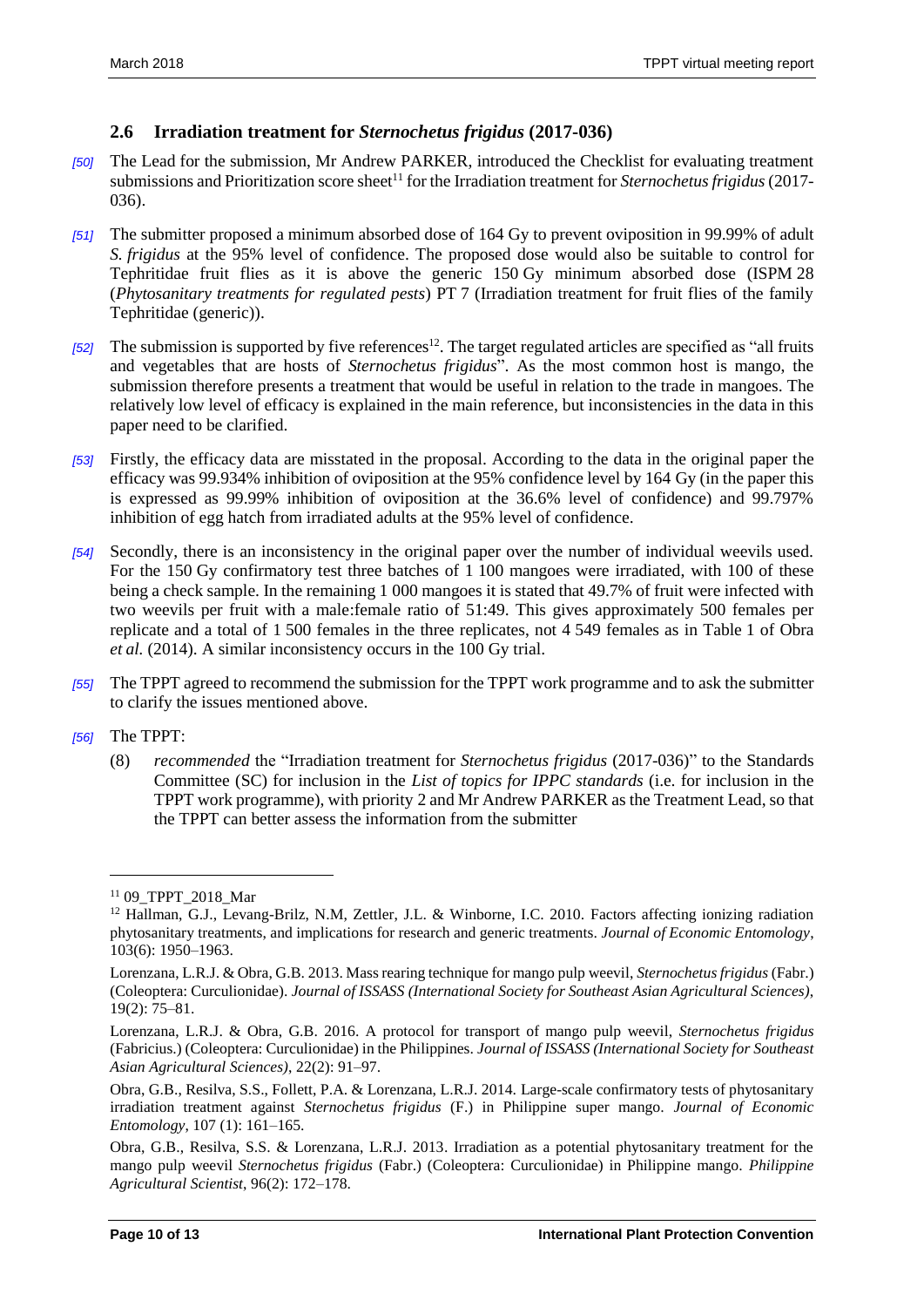(9) *asked* the submitter to provide clarification on the efficacy data and the number of individuals treated in the trial.

#### <span id="page-10-0"></span>**2.7 Phytosanitary irradiation treatment of fresh commodities against** *Liriomyza sativa, L. trifolii* **and** *L. huidobrensis* **(2018-001)**

- *[57]* The Lead for the submission, Mr Andrew PARKER, introduced the Checklist for evaluating treatment submissions and Prioritization score sheet<sup>13</sup> for the Phytosanitary irradiation treatment of fresh commodities against *Liriomyza sativa*, *L. trifolii* and *L. huidobrensis* (2018-001).
- *[58]* The submission proposes exposing the commodity to a minimum absorbed dose of 175 Gy to prevent the formation of leaf mines by F1 offspring of *Liriomyza sativa*, *L. trifolii* and *L. huidobrensis*. Two publications<sup>14</sup> support the proposal. The first one supports the proposed schedule and the second is on the determination of the most tolerant life stage.
- *[59]* The treatment submission lacks various details. Several of these can be supplied from the main reference but there are problems with interpreting the data given there as the table presenting the data is not explicit about what some of the data represent. In particular, the dose reporting gives a value  $\pm$  a second value but this second figure is not defined as SD, SE or total measurement range so it is not possible to determine the actual maximum dose in each case.
- *[60]* In view of this uncertainty, the Lead suggested that to meet the proposed dose of 175 Gy the third replicate for *L. huidobrensis* would need to be discounted, giving a total treated number of 8 919. It may also be necessary to remove the third replicate from the *L. sativa* data as the "uncertainty" is large and may represent a potential maximum dose greater than 175 Gy. This would also allow the calculation of efficacy.
- *[61]* No efficacy was calculated in the submission. From the supplied reference the following may be calculated:
	- *L. sativa* 99.972% at 95% confidence level (7 replicates)
	- *L. trifolii* 99.971% at 95% confidence level (7 replicates)
	- *L. huidobrensis* 99.966% at 95% confidence level (6 replicates).
- *[62]* A further issue is the lack of evidence of identity of the regulated pests, and it is unfortunate that many of the actual doses applied in the confirmatory tests were well above the 150 Gy suggested by the initial tests.
- *[63]* The TPPT agreed to recommend the submission for the TPPT work programme and to ask the submitter to clarify the issues mentioned above.
- *[64]* The TPPT:

l

- (10) *recommended* the "Phytosanitary irradiation treatment of fresh commodities against *Liriomyza sativa*, *L. trifolii* and *L. huidobrensis* (2018-001)" to the Standards Committee (SC) for inclusion in the *List of topics for IPPC standards* (i.e. for inclusion in the TPPT work programme), with priority 2 and Mr Andrew PARKER as the Treatment Lead, so that the TPPT can better assess the information from the submitter
- (11) *asked* the submitter to provide clarification on the dose reporting, the identity of the regulated pests and the efficacy calculation.

<sup>13</sup> 10\_TPPT\_2018\_Mar

<sup>14</sup> Ozyardimci, B., Aylangan, A., Ic, E. & Aydin, T. 2016. Phytosanitary irradiation against leafminers (Diptera: Agromyzidae) and radiotolerance of shelled peas, *Pisum sativum* (Fabales: Fabaceae). *Florida Entomologist*, 99(2): 171–177.

Yathom, S., Podava, R., Tal, S. & Ross, I. 1990. Effects of gamma radiation on the immature stages of *Liriomyza trifolii*. *Phytoparasitica*, 18: 117–124 (not supplied).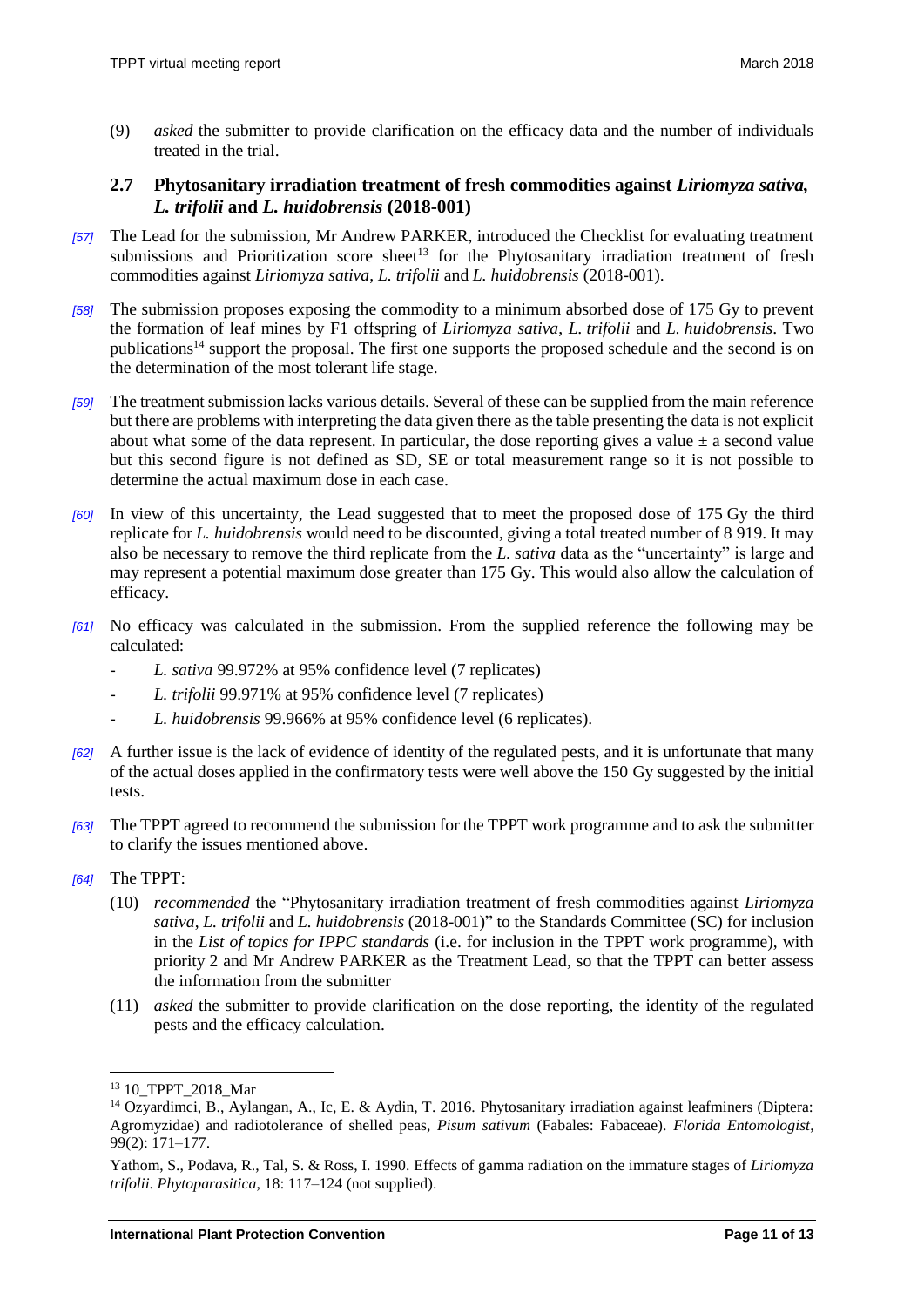#### <span id="page-11-0"></span>**3. Other Business**

*[65]* No other business was discussed.

#### <span id="page-11-1"></span>**4. Close of the Meeting**

*[66]* The Secretariat thanked the TPPT members for their participation and closed the meeting.